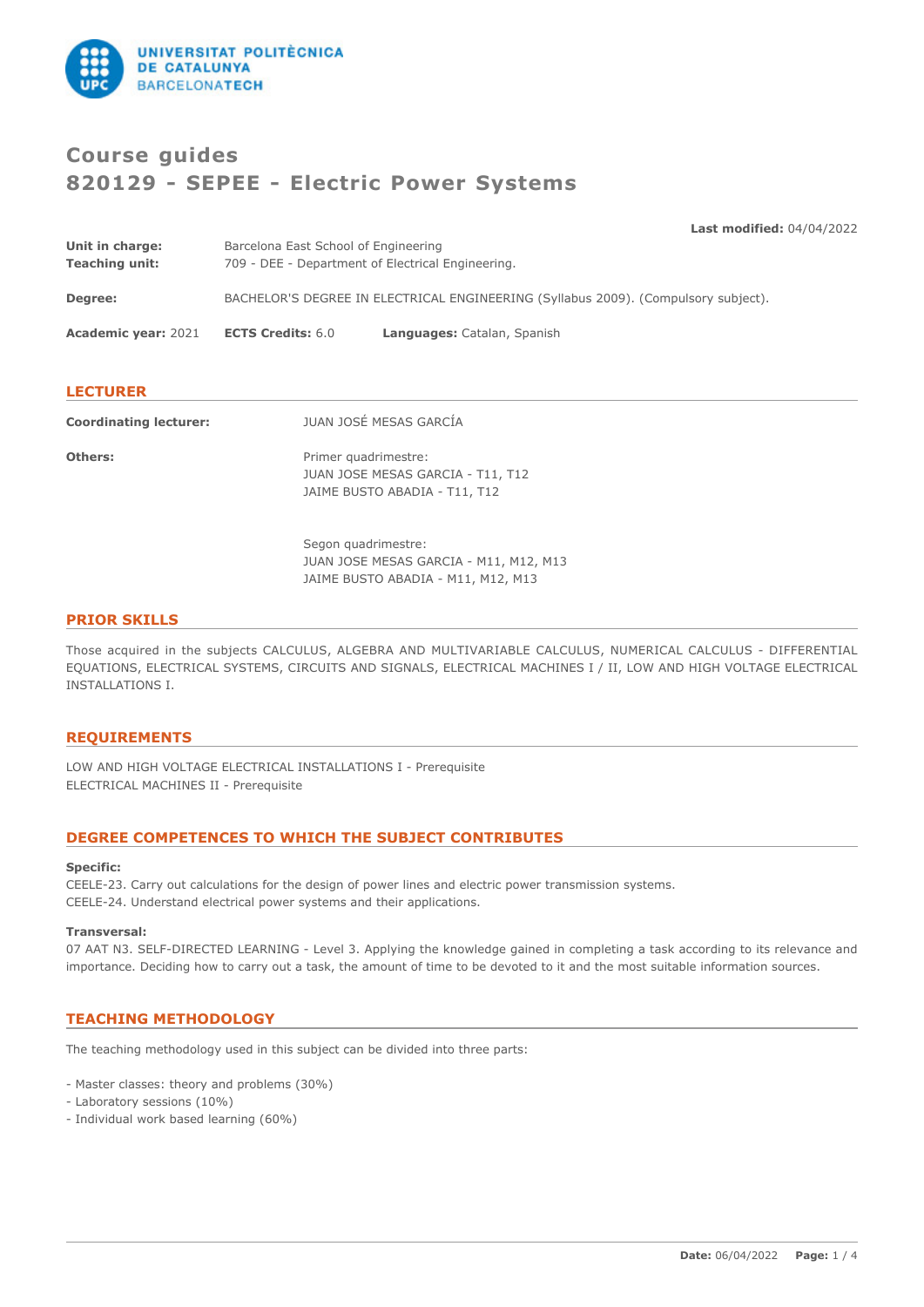

# **LEARNING OBJECTIVES OF THE SUBJECT**

To provide knowledge on overhead line calculation and electric power systems:

- Components, structure and functions of the electric power transmission and distribution system.

- Overhead lines: Electrical parameters. Equivalent circuits. Steady state analysis. Overhead line calculation by using the per unit system (p.u.).

- Transformers: Types, connections and equivalent circuits.

- Load flow in power systems: Bus admittance matrix. Problem statement. Algorithms for resolution.

- Overhead line mechanical calculation: Types of supports. Calculation of the sag. Calculation of cable stresses. Influence of temperature and other atmospheric conditions. Calculation of state change. RLAT.

#### **STUDY LOAD**

| <b>Type</b>       | <b>Hours</b> | Percentage |
|-------------------|--------------|------------|
| Hours large group | 45,0         | 30.00      |
| Self study        | 90,0         | 60.00      |
| Hours small group | 15,0         | 10.00      |

**Total learning time:** 150 h

#### **CONTENTS**

#### **Introduction**

**Description:** Components, structure and functions of the electric power transmission and distribution system.

**Full-or-part-time:** 6h 30m Theory classes: 1h 30m Self study : 5h

#### **Overhead lines 1**

**Description:** Electrical parameters. Equivalent circuits.

**Full-or-part-time:** 17h 30m Theory classes: 4h 30m Laboratory classes: 3h Self study : 10h

#### **Overhead lines 2**

**Description:** Steady state analysis.

**Full-or-part-time:** 35h Theory classes: 12h Laboratory classes: 3h Self study : 20h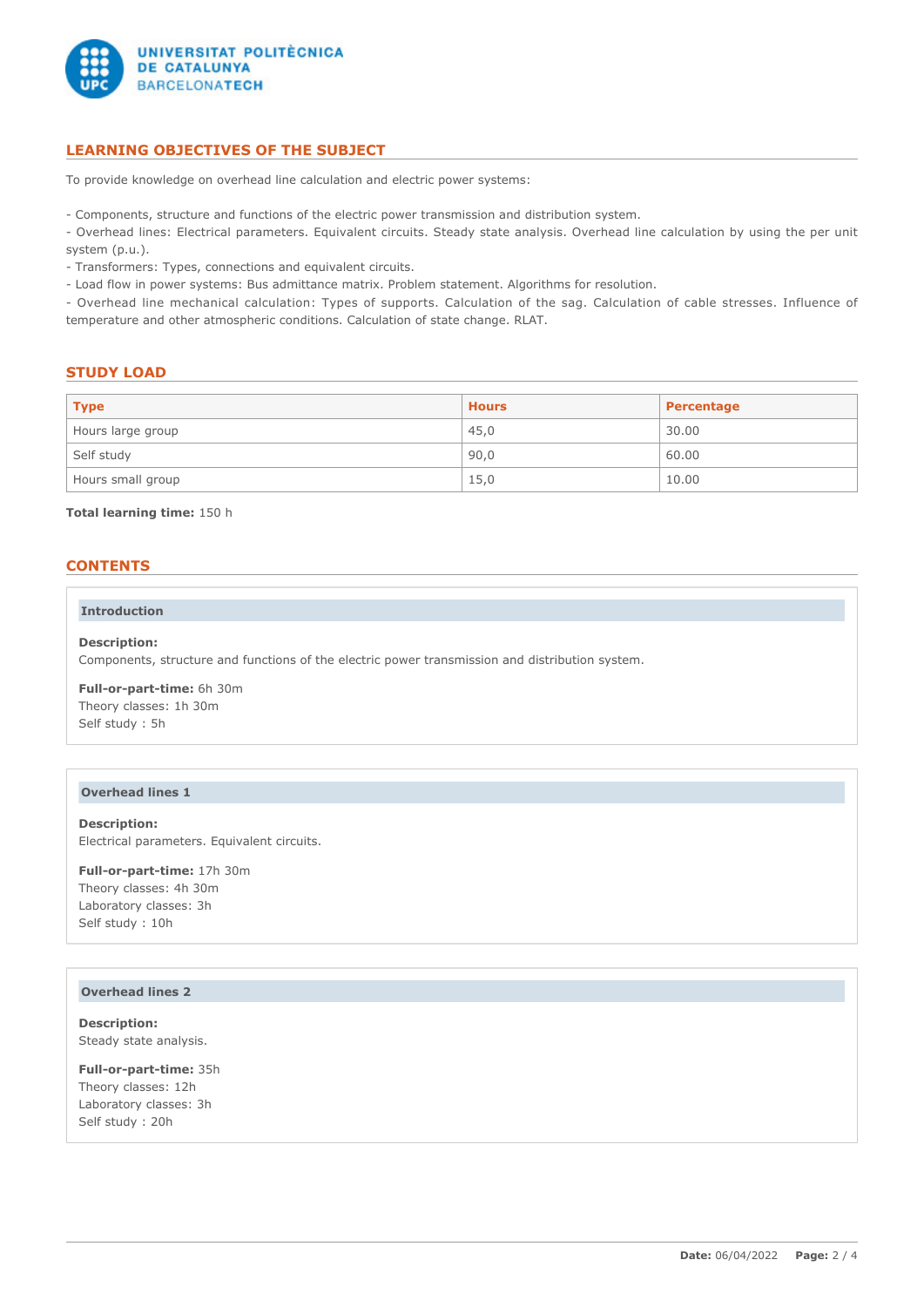

# **Overhead lines 3**

#### **Description:**

Overhead line calculation by using the per unit system (p.u.).

**Full-or-part-time:** 11h Theory classes: 3h Laboratory classes: 3h Self study : 5h

#### **Transformers**

**Description:** Types, connections and equivalent circuits.

**Full-or-part-time:** 35h Theory classes: 12h Laboratory classes: 3h Self study : 20h

#### **Load flow in power systems**

**Description:** Bus admittance matrix. Problem statement. Algorithms for resolution.

**Full-or-part-time:** 32h Theory classes: 9h Laboratory classes: 3h Self study : 20h

# **Overhead line mechanical calculation**

#### **Description:**

Types of supports. Calculation of the sag. Calculation of cable stresses. Influence of temperature and other atmospheric conditions. Calculation of state change. RLAT.

**Full-or-part-time:** 13h Theory classes: 3h Self study : 10h